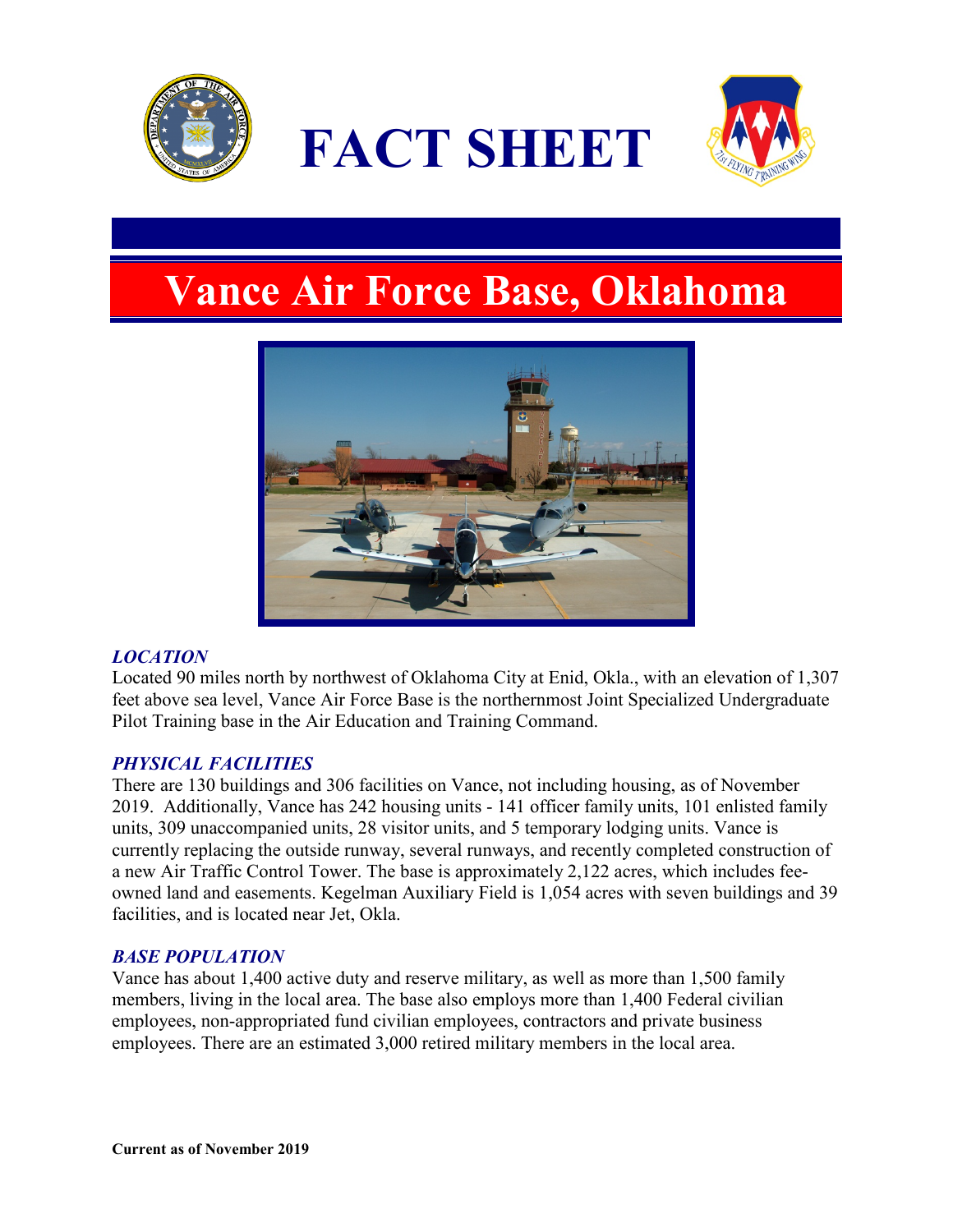### *ANNUAL FLYING HOURS AND SORTIES*

The wing operates over 200 aircraft, flies more than 50,000 sorties annually and logs more than 74,000 flying hours in the T-1A Jayhawk, T-6A Texan II and T-38C Talon. More than 300 U.S. Air Force and allied student pilots graduate from pilot training at Vance each year.

### *GENERAL REVIEW*

The mission of the 71st Flying Training Wing is to deliver world-class U.S. & Allied pilots, develop innovative Airmen, deploy combat ready warriors and demonstrate our "Vance Proud" culture. Vance is responsible for training Air Force and allied student pilots for worldwide deployment and Aerospace Expeditionary Force support. The wing reports to Air Education and Training Command.

Joint Specialized Undergraduate Pilot Training (JSUPT) is divided into three phases that cover 52 weeks. Phase I (preflight) is 24 days long and is split into two units: five hours of ground training and 220.9 hours of academic training. Ground training consists of emergency procedures, aircraft operating limitations, checklist usage and local radio procedures while academic training consists of aerospace physiology/human factors, T-6 systems, flying fundamentals and introduction to aerodynamics. As part of the primary training syllabus developed at Vance, water survival training was added to Phase I in April 1998.

Phase II (T-6) primary training is 90 flying training days (28 calendar weeks) long and split into five units: Contact, instrument, navigation, formation and low-level. These units include 50.6 hours of academic and ground training — instruments, weather, navigation and mission planning — 48.3 hours of flight simulator training and 86.8 hours of aircraft flying training.

Phase III fighter-bomber track (T-38C) advanced training is 120 days long and is split into five units: 60 hours of ground training, 80 hours of academic training consisting of T-38C systems, aerodynamics, flight planning, and an instrument qualifying examination, three hours of cockpit familiarization, 29 hours of simulator training and 119 hours of in-flight training.

Phase III tanker-airlift track  $(T-1A)$  advanced training is 120 days long and is split into five units: 10 hours of ground training; 140 hours of academic training consisting of T-1A systems, aerodynamics, instruments and an instrument qualifying examination, three hours of cockpit familiarization, 42 hours of simulator training and 87 hours of in-flight training.

Vance Air Force Base is named for Lt. Col. Leon R. Vance, a local World War II hero and Medal of Honor recipient. Originally a flight school that trained more than 9,000 pilots for the Army Air Corps between 1941 and 1945, the base was activated Jan. 13, 1948 within the Air Training Command of the newly formed Air Force.

Vance was the first base in AETC to have extensive civilian contractor support for base functions ranging from operational functions such as aircraft maintenance to support functions such as child care services. The support contract began in 1960 with award to Serv-Air. Northrop Worldwide Aircraft Services was awarded the follow-on contract when it was competed in 1972. On Feb. 1, 2001, the next contract was awarded to DynCorp Technical Services. Computer Sciences Corporation purchased Dyncorp Technical Services and assumed contract performance in 2005. Computer Sciences Corporation received award of the next contract in 2008. In 2013 Pacific Architects and Engineers purchased Computer Sciences Corporation and assumed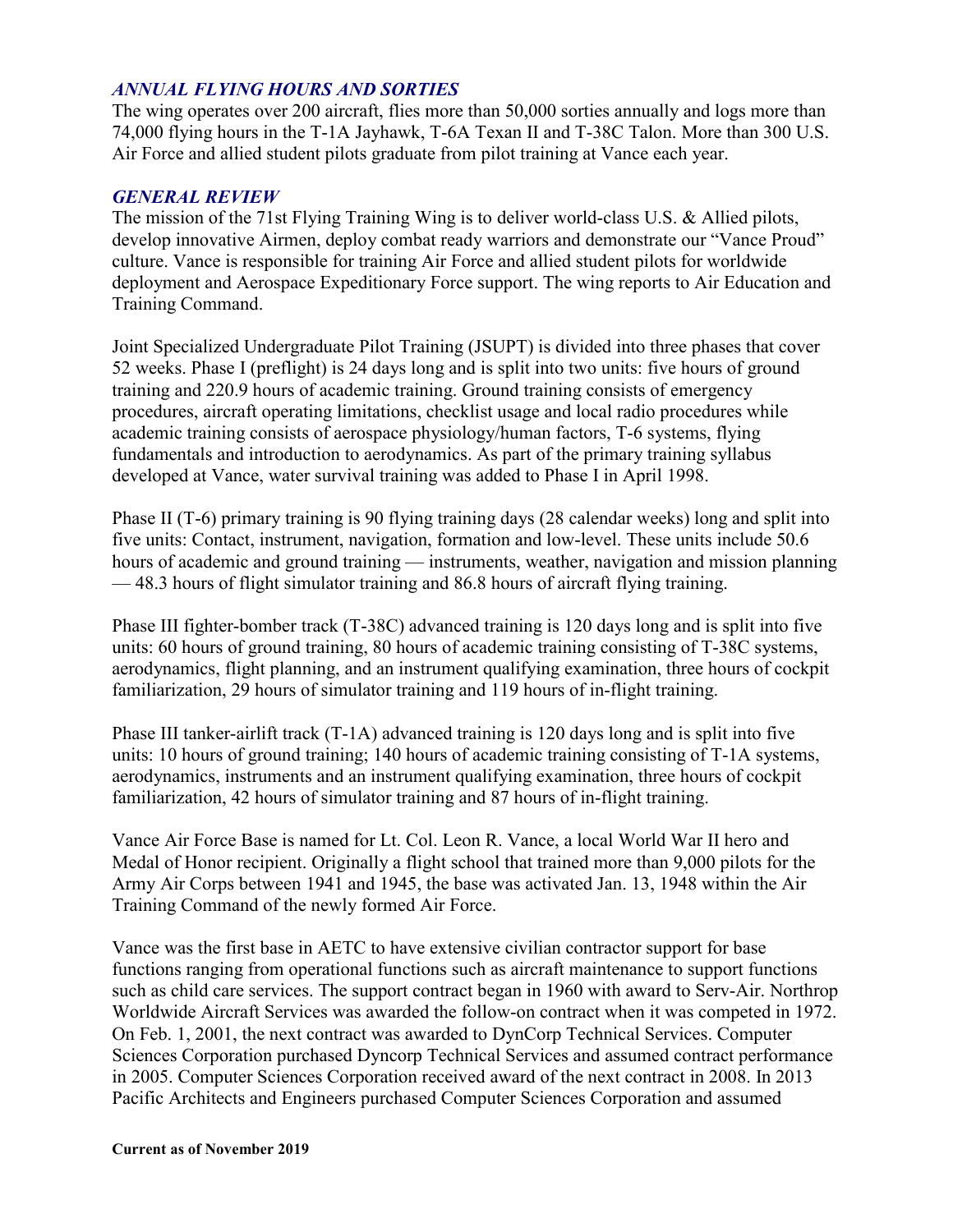performance of the contract. In December 2014 a separate contract for Flying Operations Support was issued to L-3 Communications Vertex Aerospace while Pacific Architects and Engineers continued support of Base Operating Support functions under a "bridge contract. A separate Base Operating Support contract was competed and awarded in May 2016 to Arctic Slope Regional Corporation Communications. In 2019 Vertex Aerospace was divested from L-3 Communications and assumed responsibility as Vertex Aerospace for performance of the Flying Operations Support contract.

### *POINT OF CONTACT*

71st Flying Training Wing, Public Affairs Office, 246 Brown Parkway, Suite 206, Vance AFB, OK 73705-5028; (580) 213-5250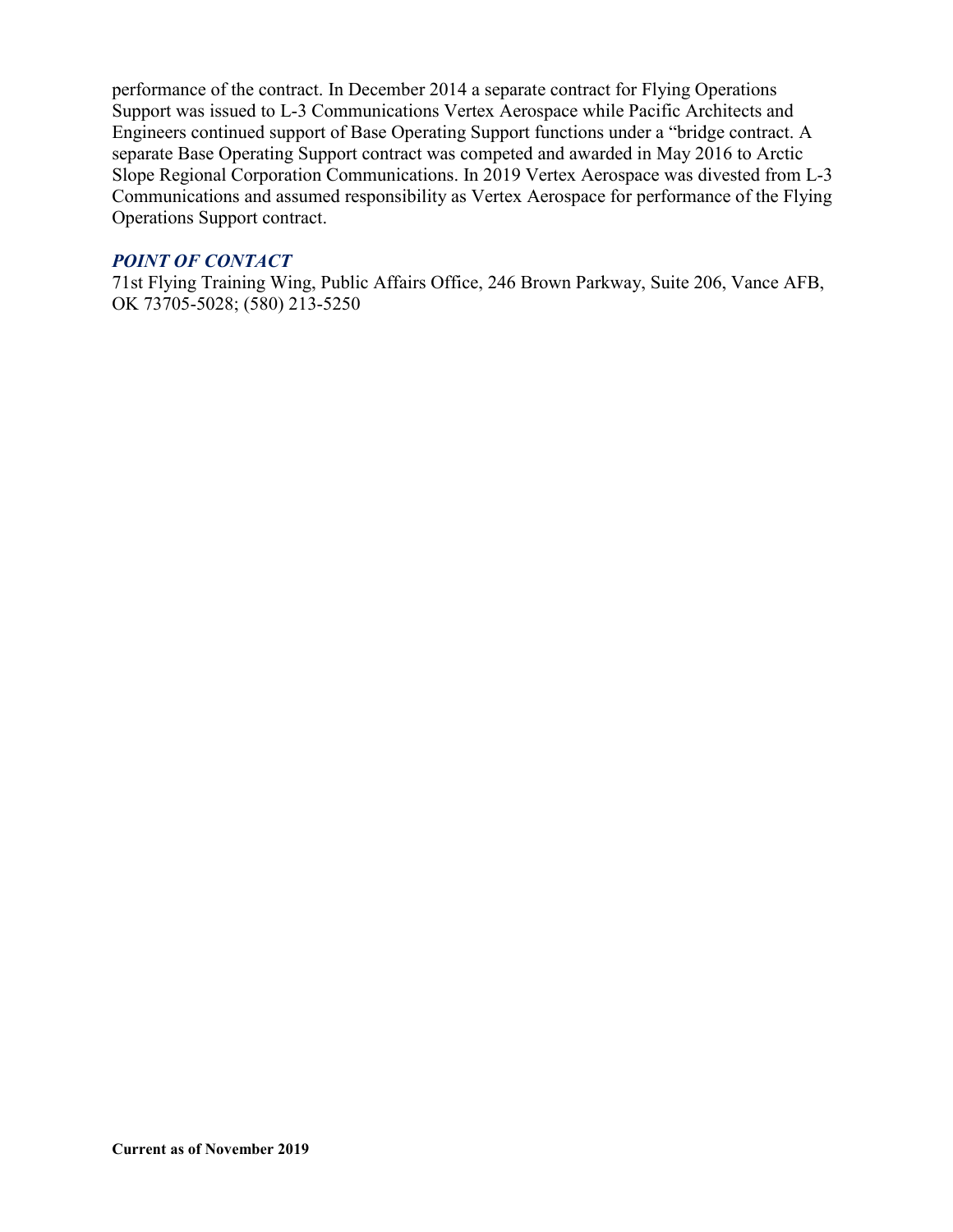

**FACT SHEET**



# **Vance AFB T-6A Texan II**



## *MISSION*

The T-6A Texan II is a single-engine, two-seat primary trainer designed to train Joint Primary Pilot Training, or JPPT, students in basic flying skills common to U.S. Air Force and Navy pilots.

## *FEATURES*

Produced by Raytheon Aircraft, the T-6A Texan II is a military trainer version of Raytheon's Beech/Pilatus PC-9 Mk II.

Stepped-tandem seating in the single cockpit places one crewmember in front of the other, with the student and instructor positions being interchangeable. A pilot may also fly the aircraft alone from the front seat. Pilots enter the T-6A cockpit through a side-opening, one-piece canopy that has demonstrated resistance to bird strikes at speeds up to 270 knots.

The T-6A has a Pratt & Whitney Canada PT6A-68 turbo-prop engine that delivers 1,100 horsepower. Because of its excellent thrust-to-weight ratio, the aircraft can perform an initial climb of 3,100 feet (944.8 meters) per minute and can reach 18,000 feet (5,486.4 meters) in less than six minutes.

The aircraft is fully aerobatic and features a pressurized cockpit with an anti-G system, ejection seat and an advanced avionics package with sunlight-readable liquid crystal displays.

## *BACKGROUND*

Before being formally named in 1997, the T-6A was identified in a 1989 Department of Defense Trainer Aircraft Master Plan as the aircraft portion of the Joint Primary Aircraft Training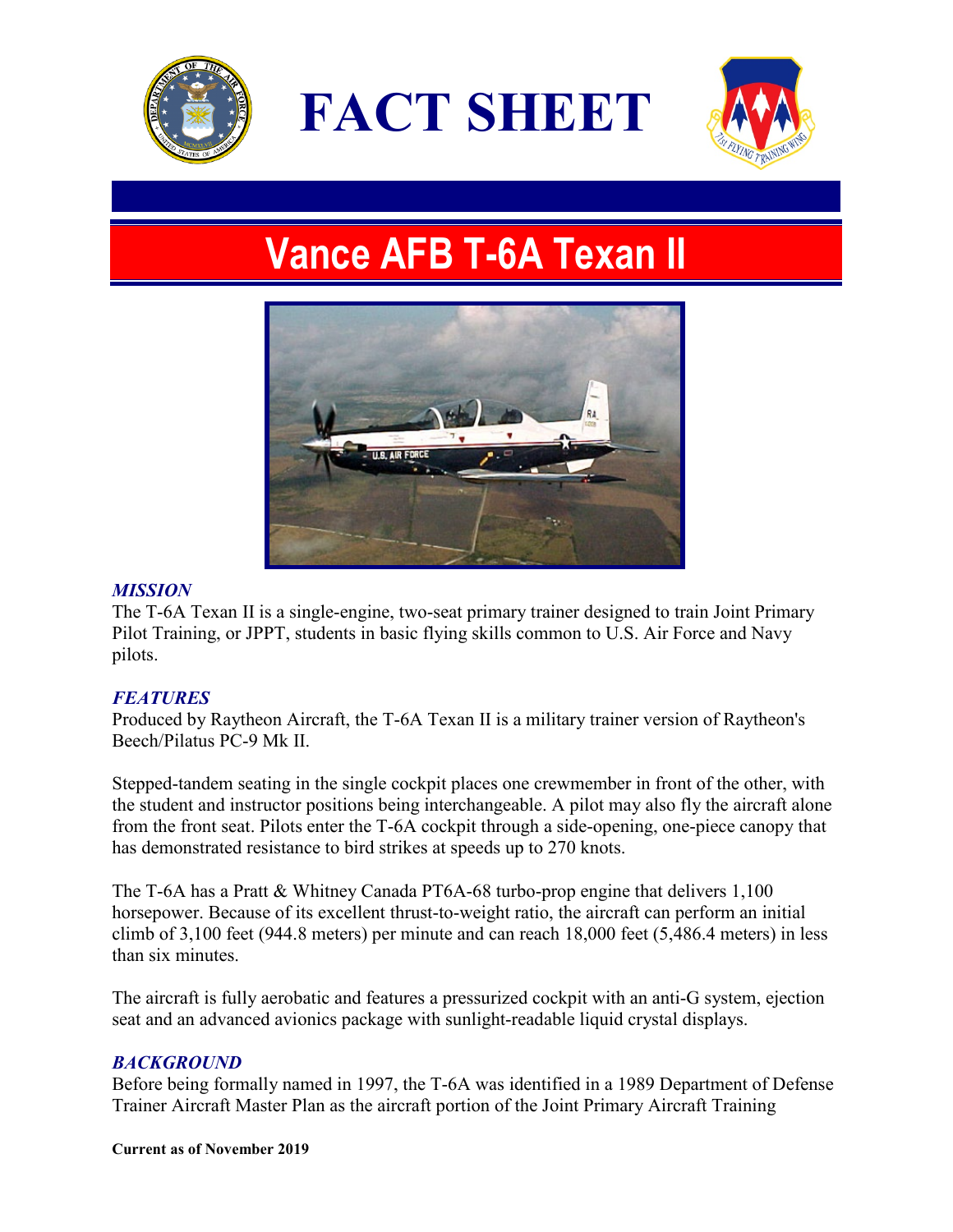System, or JPATS. The system includes a suite of simulators, training devices and a training integration management system.

On Feb. 5, 1996, Raytheon was awarded the JPATS acquisition and support contracts. The first operational T-6A arrived at Randolph Air Force Base, Texas, in May 2000. The full rate production contract was awarded in December 2001. Air Force production of the aircraft was completed in 2010.

The T-6A is used to train JPPT students, providing the basic skills necessary to progress to one of four training tracks: the Air Force bomber-fighter or the Navy strike track, the Air Force airlift-tanker or Navy maritime track, the Air Force or Navy turboprop track and the Air Force-Navy helicopter track.

Instructor pilot training in the T-6A began at Randolph in 2000. JPPT began in October 2001 at Moody Air Force Base, Georgia, and is currently at Columbus AFB, Mississippi, Vance AFB, Oklahoma, and Laughlin AFB and Sheppard AFB in Texas.

## *GENERAL CHARACTERISTICS*

Primary Function: Entry-level trainer in joint primary pilot training Builder: Raytheon Aircraft Co. Powerplant: 1,100 horsepower Pratt & Whitney Canada PT6A-68 turbo-prop engine Wingspan: 33.5 feet (10.19 meters) Length: 33.4 feet (10.16 meters) Height: 10.7 feet (3.23 meters) Speed: 320 miles per hour Standard Basic Empty Weight: 6,500 pounds (2,955 kilograms) Ceiling: 31,000 feet (9448.8 meters) Range: 900 nautical miles (1,667 kilometers) Crew: Two, student pilot and instructor pilot Armament: None Date Deployed: May 2000 Unit Cost: \$4.272 million Inventory: Active force, 446 aircraft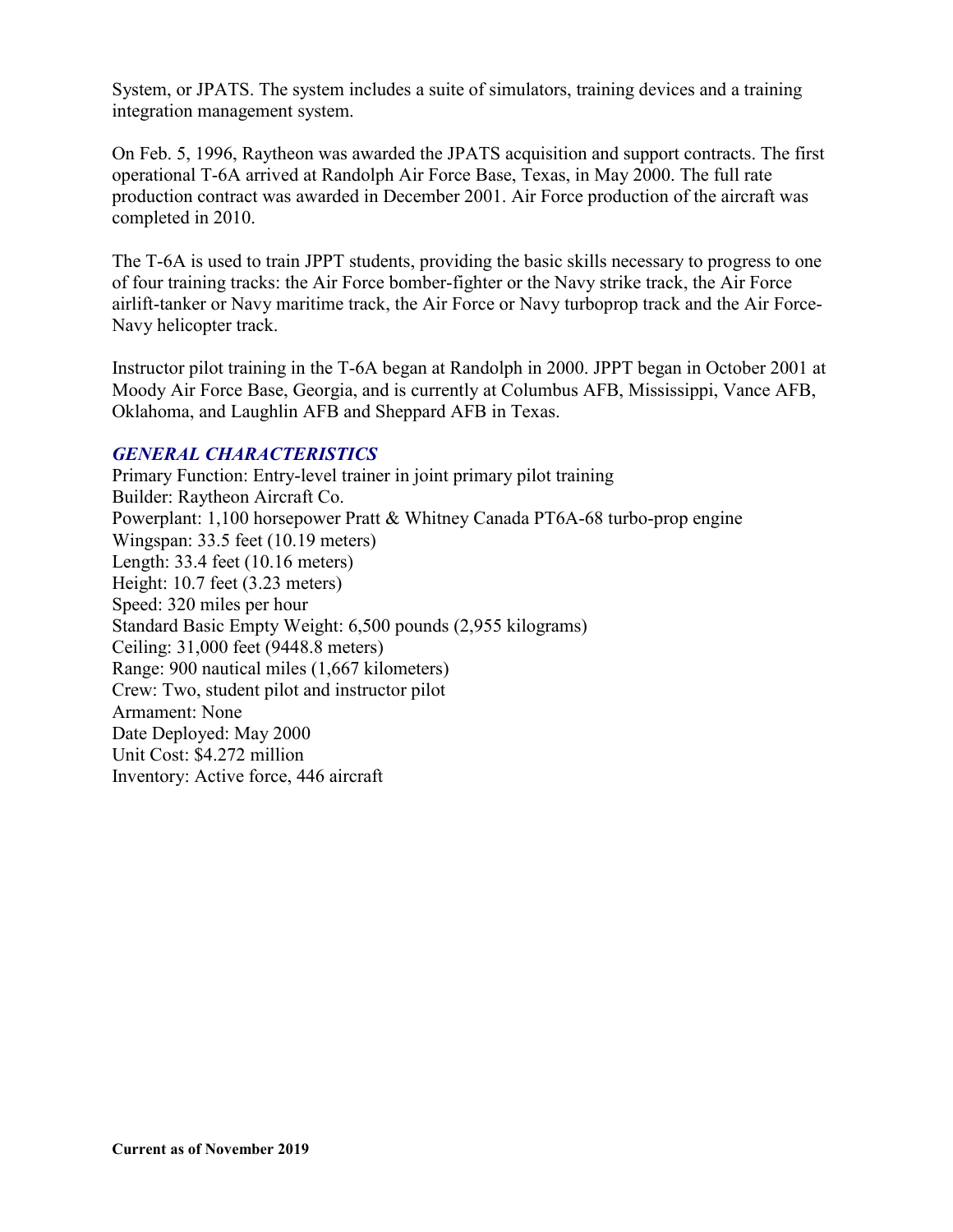

**FACT SHEET**



# **Vance AFB T-1A Jayhawk**



### *MISSION*

The T-1A Jayhawk is a medium-range, twin-engine jet trainer used in the advanced phase of specialized undergraduate pilot training for students selected to fly airlift or tanker aircraft. It is also used to support navigator training for the U.S. Air Force, Navy, Marine Corps and international services.

## *FEATURES*

The swept-wing T-1A is a military version of the Beech 400A. It has cockpit seating for an instructor and two students and is powered by twin turbofan engines capable of an operating speed of 538 mph. The T-1A differs from its commercial counterpart with structural enhancements that provide for increased bird strike resistance and an additional fuselage fuel tank.

### *BACKGROUND*

The first T-1A was delivered to Reese Air Force Base, Texas, in January 1992, and student training began in 1993. Vance AFB received its first T-1A in 1995.

Starting in 1993, undergraduate pilots who have graduated from their primary aircraft have proceeded to specialized training tailored for their follow-on assignments. The T-1A is used in advanced training for students identified to go into airlift or tanker aircraft. Those selected for bombers and fighters receive their advanced in the T-38.

The T-1A is used at Columbus AFB, Miss., Laughlin AFB, Texas, and Vance AFB, Okla. It is also used at Randolph AFB, Texas, to train instructor pilots and at Naval Air Station Pensacola, Fla., for combat systems officer training.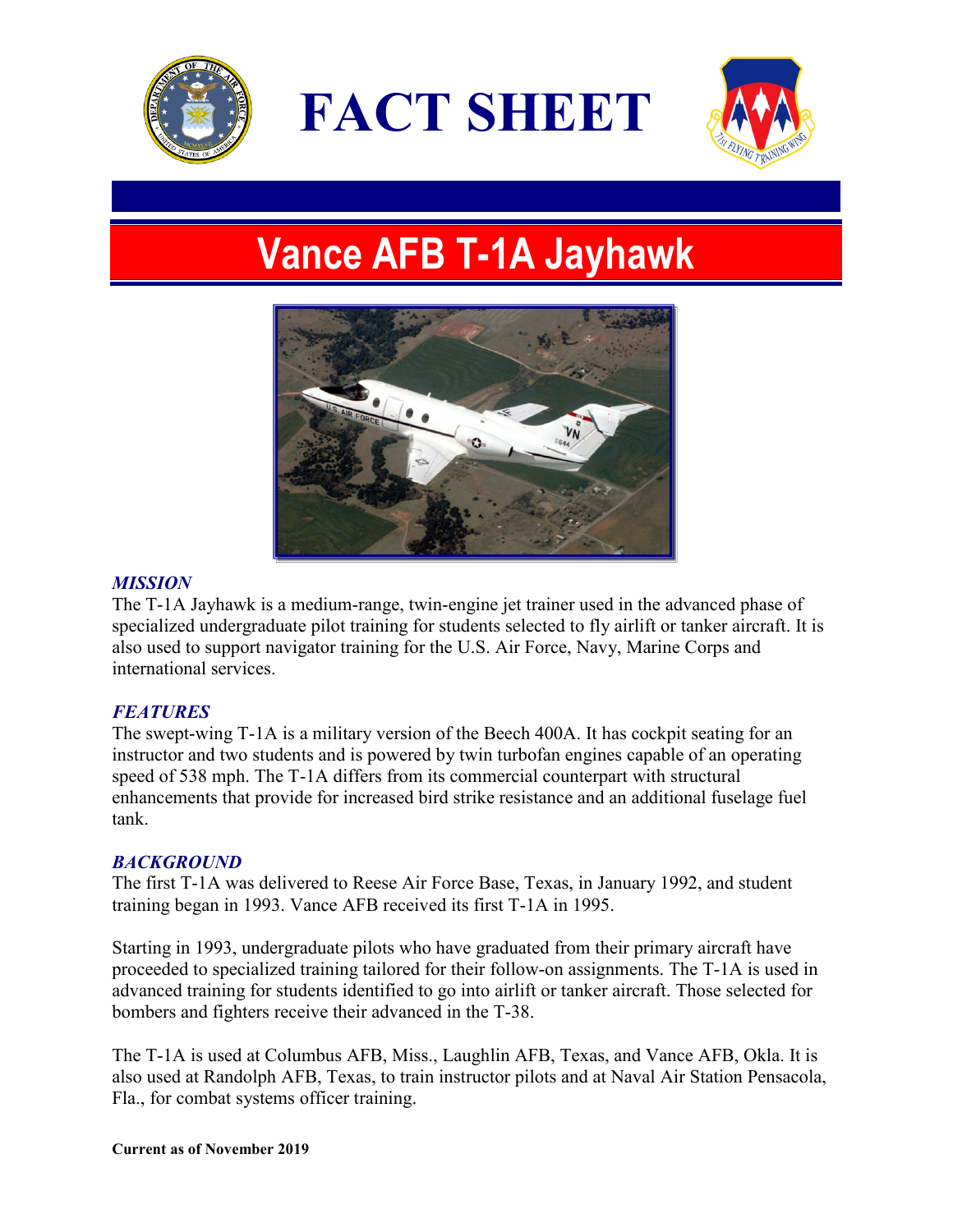## *GENERAL CHARACTERISTICS*

Primary Function: Advanced trainer for airlift and tanker pilots Builder: Raytheon Corp. (Beech) Power Plant: Two Pratt and Whitney JT15D-5B turbofan engines Thrust: 2,900 pounds each engine Length: 48 feet, 5 inches (14.75 meters) Height: 13 feet, 11 inches (4.24 meters) Wingspan: 43 feet, 6 inches (13.25 meters) Maximum Speed: 538 miles per hour (Mach .78) Ceiling: 41,000 feet (12,500 meters) Maximum Takeoff Weight: 16,100 pounds (7,303 kilograms) Range: 2,222 nautical miles (2,900nm flying long-range cruise) Armament: None Crew: Three (pilot, co-pilot, instructor pilot) Date Deployed: February 1992 Unit Cost: \$4.1 million Inventory: Active force, 178; ANG, 0; Reserve, 0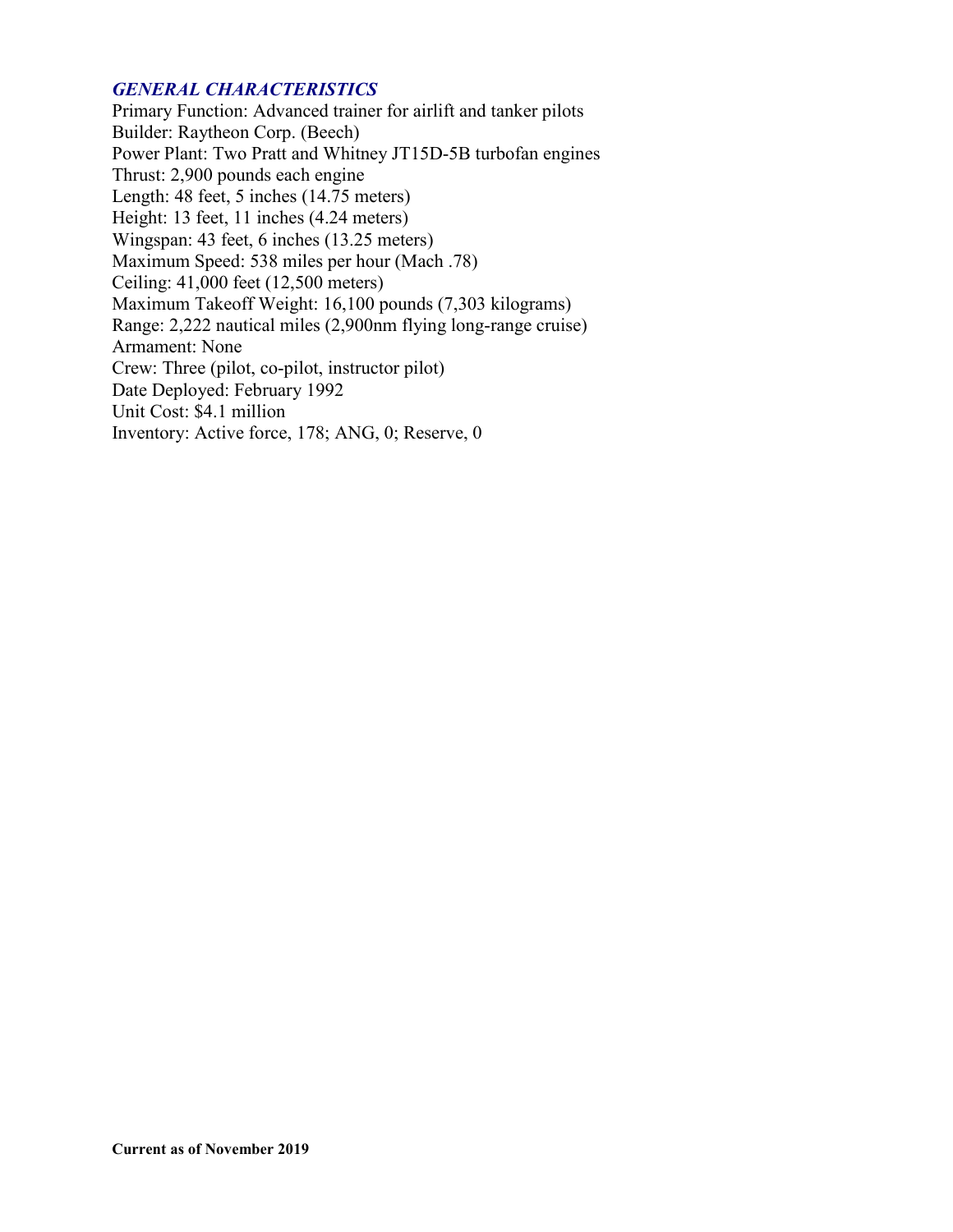

**FACT SHEET**



# **Vance AFB T-38C Talon**



# *MISSION*

The T-38 Talon is a twin-engine, high-altitude, supersonic jet trainer used in a variety of roles because of its design, economy of operations, ease of maintenance, high performance and exceptional safety record. Air Education and Training Command is the primary user of the T-38 for joint specialized undergraduate pilot training. Air Combat Command, Air Force Materiel Command and the National Aeronautics and Space Administration also use the T-38A in various roles.

# *FEATURES*

The T-38 has swept wings, a streamlined fuselage and tricycle landing gear with a steerable nose wheel. Two independent hydraulic systems power the ailerons, rudder and other flight control surfaces. Critical aircraft components are waist high and can be easily reached by maintenance crews.

The T-38C incorporates a "glass cockpit" with integrated avionics displays, head-up display and an electronic "no drop bomb" scoring system. The AT-38B has a gun sight and practice bomb dispenser.

The T-38 needs as little as 2,300 feet (695.2 meters) of runway to take off and can climb from sea level to nearly 30,000 feet (9,068 meters) in one minute. T-38s modified by the propulsion modernization program have approximately 19 percent more thrust, reducing takeoff distance by 9 percent.

The instructor and student sit in tandem on rocket-powered ejection seats in a pressurized, airconditioned cockpit.